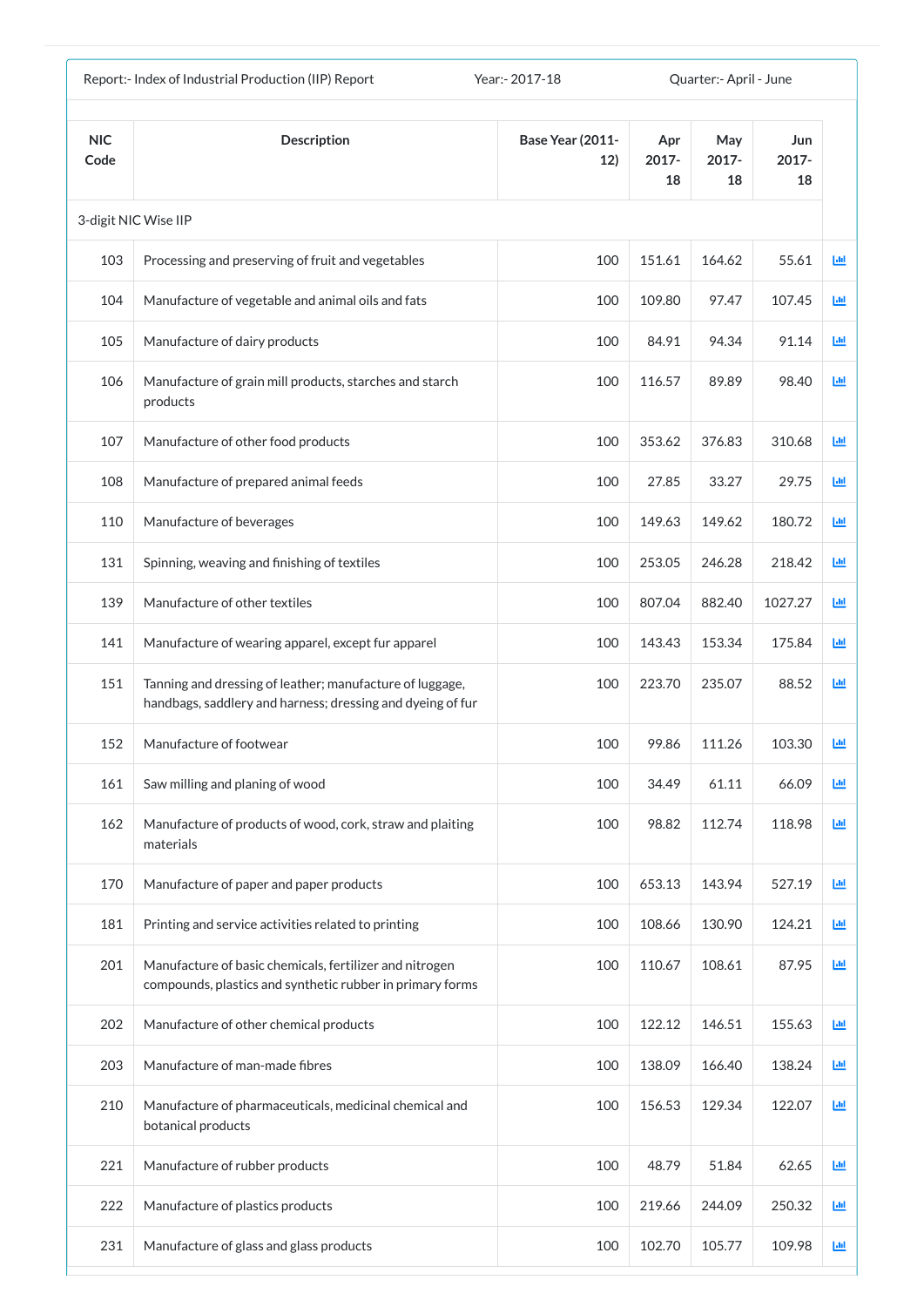| 239 | Manufacture of non-metallic mineral products n.e.c.                                                            | 100 | 107.61 | 113.65 | 50.03  | 画                         |
|-----|----------------------------------------------------------------------------------------------------------------|-----|--------|--------|--------|---------------------------|
| 241 | Manufacture of basic iron and steel                                                                            | 100 | 189.32 | 157.26 | 152.94 | Ш                         |
| 242 | Manufacture of basic precious and other non-ferrous metals                                                     | 100 | 132.72 | 127.20 | 119.64 | 画                         |
| 243 | Casting of metals                                                                                              | 100 | 64.82  | 70.64  | 79.78  | <b>Lul</b>                |
| 251 | Manufacture of structural metal products, tanks, reservoirs<br>and steam generators                            | 100 | 173.59 | 127.30 | 194.28 | 画                         |
| 259 | Manufacture of other fabricated metal products;<br>metalworking service activities                             | 100 | 65.53  | 55.06  | 83.26  | ĿЩ                        |
| 262 | Manufacture of computers and peripheral equipment                                                              | 100 | 71.73  | 86.29  | 118.00 | ĿЩ                        |
| 264 | Manufacture of consumer electronics                                                                            | 100 | 25.08  | 240.67 | 53.21  | 画                         |
| 265 | Manufacture of measuring, testing, navigating and control<br>equipment; watches and clocks                     | 100 | 145.77 | 54.10  | 122.27 | $\mathbf{L}$              |
| 267 | Manufacture of optical instruments and equipment                                                               | 100 | 20.59  | 37.44  | 33.70  | 画                         |
| 271 | Manufacture of electric motors, generators, transformers<br>and electricity distribution and control apparatus | 100 | 195.48 | 189.91 | 214.60 | 國                         |
| 272 | Manufacture of batteries and accumulators                                                                      | 100 | 87.36  | 62.30  | 71.87  | ${\color{red}\text{Lb1}}$ |
| 273 | Manufacture of wiring and wiring devices                                                                       | 100 | 284.21 | 259.10 | 183.83 | 画                         |
| 274 | Manufacture of electric lighting equipment                                                                     | 100 | 155.69 | 135.57 | 125.48 | Ш                         |
| 275 | Manufacture of domestic appliances                                                                             | 100 | 190.23 | 204.56 | 92.71  | 画                         |
| 279 | Manufacture of other electrical equipment                                                                      | 100 | 357.16 | 407.22 | 173.17 | ĿШ                        |
| 281 | Manufacture of general purpose machinery                                                                       | 100 | 465.72 | 548.79 | 187.16 | 画                         |
| 282 | Manufacture of special-purpose machinery                                                                       | 100 | 16.39  | 16.73  | 17.03  | ĿШ                        |
| 291 | Manufacture of motor vehicles                                                                                  | 100 | 97.62  | 87.32  | 63.13  | 画                         |
| 292 | Manufacture of bodies (coachwork) for motor vehicles;<br>manufacture of trailers and semi-trailers             | 100 | 46.40  | 35.41  | 26.76  | $L_{\rm H}$               |
| 293 | Manufacture of parts and accessories for motor vehicles                                                        | 100 | 117.53 | 128.33 | 130.04 | 画                         |
| 309 | Manufacture of transport equipment n.e.c.                                                                      | 100 | 115.44 | 119.68 | 104.76 | 画                         |
| 310 | Manufacture of furniture                                                                                       | 100 | 51.65  | 56.93  | 50.24  | <b>Lut</b>                |
| 321 | Manufacture of jewellery, bijouterie and related articles                                                      | 100 | 117.59 | 198.13 | 66.82  | 画                         |
| 325 | Manufacture of medical and dental instruments and<br>supplies                                                  | 100 | 124.02 | 118.17 | 145.31 | ĿЩ                        |
| 329 | Other manufacturing n.e.c.                                                                                     | 100 | 74.72  | 93.02  | 71.34  | <b>Lut</b>                |
|     | 2-digit NIC Wise IIP                                                                                           |     |        |        |        |                           |
|     |                                                                                                                |     |        |        |        |                           |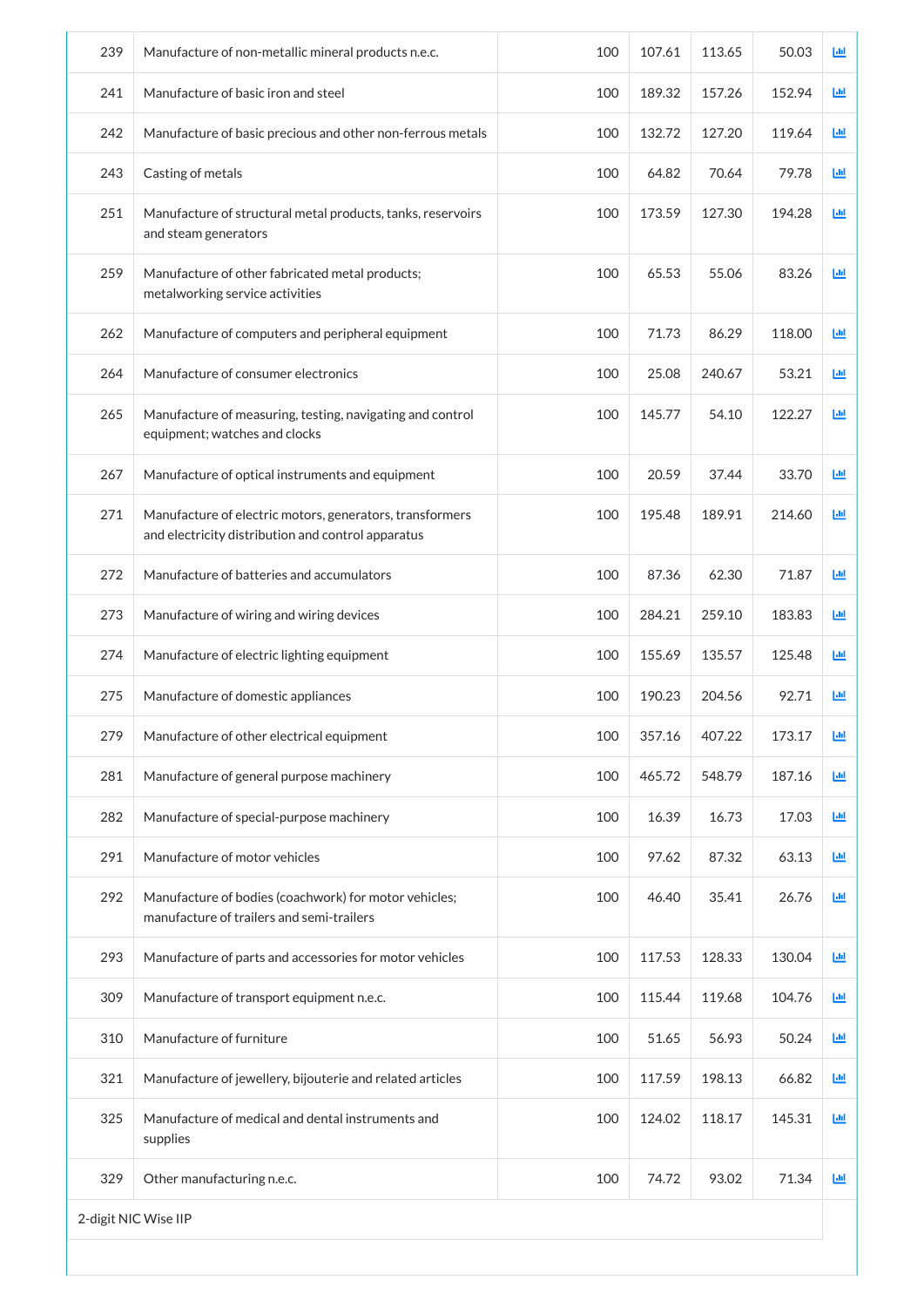| 10                                   | Manufacture Of Food Products                                                                                                              | 100 | 281.57 | 291.91 | 244.81 | LЩ |  |
|--------------------------------------|-------------------------------------------------------------------------------------------------------------------------------------------|-----|--------|--------|--------|----|--|
| 11                                   | Manufacture Of Beverages                                                                                                                  | 100 | 149.63 | 149.62 | 180.72 | 画  |  |
| 13                                   | Manufacture Of Textiles                                                                                                                   | 100 | 762.51 | 831.28 | 962.26 | LЩ |  |
| 14                                   | Manufacture Of Wearing Apparel                                                                                                            | 100 | 143.43 | 153.34 | 175.84 | LЩ |  |
| 15                                   | Manufacture Of Leather And Related Products                                                                                               | 100 | 100.99 | 112.38 | 103.16 | ĿЩ |  |
| 16                                   | Manufacture Of Wood And Products Of Wood And Cork,<br>Except Furniture; Manufacture Of Articles Of Straw And<br><b>Plaiting Materials</b> | 100 | 98.75  | 112.68 | 118.93 | ĿЩ |  |
| 17                                   | Manufacture Of Paper And Paper Products                                                                                                   | 100 | 653.13 | 143.94 | 527.19 | 画  |  |
| 18                                   | Printing And Reproduction Of Recorded Media (This<br><b>Division Excludes Publishing Activities</b>                                       | 100 | 108.66 | 130.90 | 124.21 | ĿШ |  |
| 20                                   | Manufacture Of Chemicals And Chemical Products                                                                                            | 100 | 121.66 | 144.33 | 150.68 | 画  |  |
| 21                                   | Manufacture Of Pharmaceuticals, Medicinal Chemical And<br><b>Botanical Products</b>                                                       | 100 | 156.53 | 129.34 | 122.07 | 画  |  |
| 22                                   | Manufacture Of Rubber And Plastics Products                                                                                               | 100 | 186.44 | 206.71 | 213.83 | Ш  |  |
| 23                                   | Manufacture Of Other Non-Metallic Mineral Products                                                                                        | 100 | 104.41 | 108.51 | 89.11  | Ш  |  |
| 24                                   | Manufacture Of Basic Metals                                                                                                               | 100 | 128.74 | 122.96 | 117.31 | Ш  |  |
| 25                                   | Manufacture Of Fabricated Metal Products, Except<br><b>Machinery And Equipment</b>                                                        | 100 | 135.15 | 101.60 | 154.79 | Ш  |  |
| 26                                   | Manufacture Of Computer, Electronic And Optical<br>Products.                                                                              | 100 | 104.96 | 108.86 | 102.51 | LЩ |  |
| 27                                   | Manufacture Of Electrical Equipment                                                                                                       | 100 | 228.79 | 214.78 | 155.06 | LЩ |  |
| 28                                   | Manufacture Of Machinery And Equipment n.e.c.                                                                                             | 100 | 347.49 | 408.79 | 142.40 | 画  |  |
| 29                                   | Manufacture Of Motor Vehicles, Trailers And Semi-Trailers                                                                                 | 100 | 106.35 | 106.13 | 94.56  | ĿЩ |  |
| 30                                   | Manufacture Of Other Transport Equipment                                                                                                  | 100 | 115.44 | 119.68 | 104.76 | 画  |  |
| 31                                   | Manufacture Of Furniture                                                                                                                  | 100 | 51.65  | 56.93  | 50.24  | ĿЩ |  |
| 32                                   | <b>Other Manufacturing</b>                                                                                                                | 100 | 91.66  | 128.68 | 74.41  | 画  |  |
| IIP of Manufacturing Sector Of State |                                                                                                                                           |     |        |        |        |    |  |
|                                      |                                                                                                                                           |     |        |        |        |    |  |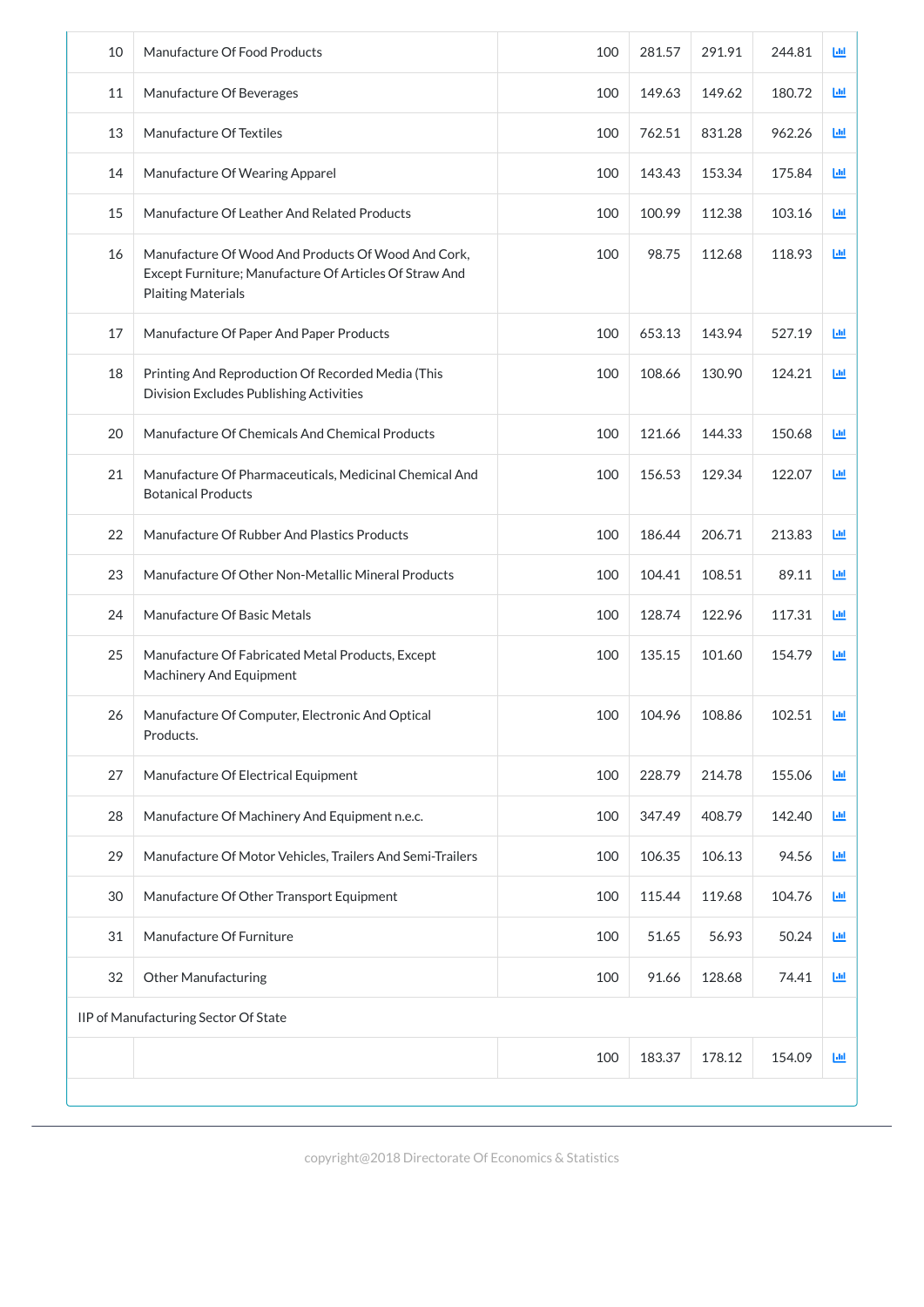| Report:- Index of Industrial Production (IIP) Report<br>Year: - 2017-18 |                                                                                                                        |                                |                    | Quarter:- July - September |                       |            |  |
|-------------------------------------------------------------------------|------------------------------------------------------------------------------------------------------------------------|--------------------------------|--------------------|----------------------------|-----------------------|------------|--|
| <b>NIC</b><br>Code                                                      | <b>Description</b>                                                                                                     | <b>Base Year (2011-</b><br>12) | Jul<br>2017-<br>18 | Aug<br>$2017 -$<br>18      | Sep<br>$2017 -$<br>18 |            |  |
|                                                                         | 3-digit NIC Wise IIP                                                                                                   |                                |                    |                            |                       |            |  |
| 103                                                                     | Processing and preserving of fruit and vegetables                                                                      | 100                            | 152.19             | 187.17                     | 203.31                | <u>lad</u> |  |
| 104                                                                     | Manufacture of vegetable and animal oils and fats                                                                      | 100                            | 191.95             | 149.35                     | 126.27                | 画          |  |
| 105                                                                     | Manufacture of dairy products                                                                                          | 100                            | 84.62              | 82.65                      | 82.37                 | 画          |  |
| 106                                                                     | Manufacture of grain mill products, starches and starch<br>products                                                    | 100                            | 59.21              | 70.12                      | 65.39                 | 國          |  |
| 107                                                                     | Manufacture of other food products                                                                                     | 100                            | 309.03             | 363.89                     | 353.74                | 画          |  |
| 108                                                                     | Manufacture of prepared animal feeds                                                                                   | 100                            | 29.87              | 35.17                      | 34.40                 | 画          |  |
| 110                                                                     | Manufacture of beverages                                                                                               | 100                            | 174.33             | 174.00                     | 170.83                | 匝          |  |
| 131                                                                     | Spinning, weaving and finishing of textiles                                                                            | 100                            | 194.74             | 236.23                     | 290.03                | Ш          |  |
| 139                                                                     | Manufacture of other textiles                                                                                          | 100                            | 942.91             | 816.73                     | 899.69                | ш          |  |
| 141                                                                     | Manufacture of wearing apparel, except fur apparel                                                                     | 100                            | 166.78             | 163.41                     | 211.61                | ш          |  |
| 151                                                                     | Tanning and dressing of leather; manufacture of luggage,<br>handbags, saddlery and harness; dressing and dyeing of fur | 100                            | 100.34             | 134.23                     | 148.98                | ш          |  |
| 152                                                                     | Manufacture of footwear                                                                                                | 100                            | 98.72              | 121.03                     | 91.82                 | ш          |  |
| 161                                                                     | Saw milling and planing of wood                                                                                        | 100                            | 55.84              | 50.34                      | 65.30                 | 画          |  |
| 162                                                                     | Manufacture of products of wood, cork, straw and plaiting<br>materials                                                 | 100                            | 108.97             | 138.06                     | 107.93                | 画          |  |
| 170                                                                     | Manufacture of paper and paper products                                                                                | 100                            | 549.92             | 675.98                     | 632.85                | 國          |  |
| 181                                                                     | Printing and service activities related to printing                                                                    | 100                            | 150.54             | 158.18                     | 192.40                | 画          |  |
| 201                                                                     | Manufacture of basic chemicals, fertilizer and nitrogen<br>compounds, plastics and synthetic rubber in primary forms   | 100                            | 84.51              | 119.40                     | 130.50                | 画          |  |
| 202                                                                     | Manufacture of other chemical products                                                                                 | 100                            | 117.15             | 126.46                     | 147.95                | 画          |  |
| 203                                                                     | Manufacture of man-made fibres                                                                                         | 100                            | 148.54             | 170.94                     | 168.52                | Ш          |  |
| 210                                                                     | Manufacture of pharmaceuticals, medicinal chemical and<br>botanical products                                           | 100                            | 64.25              | 114.61                     | 119.73                | 画          |  |
| 221                                                                     | Manufacture of rubber products                                                                                         | 100                            | 57.42              | 50.14                      | 59.17                 | 画          |  |
| 222                                                                     | Manufacture of plastics products                                                                                       | 100                            | 245.16             | 258.06                     | 239.82                | Ш          |  |
| 231                                                                     | Manufacture of glass and glass products                                                                                | 100                            | 111.69             | 105.30                     | 97.44                 | 画          |  |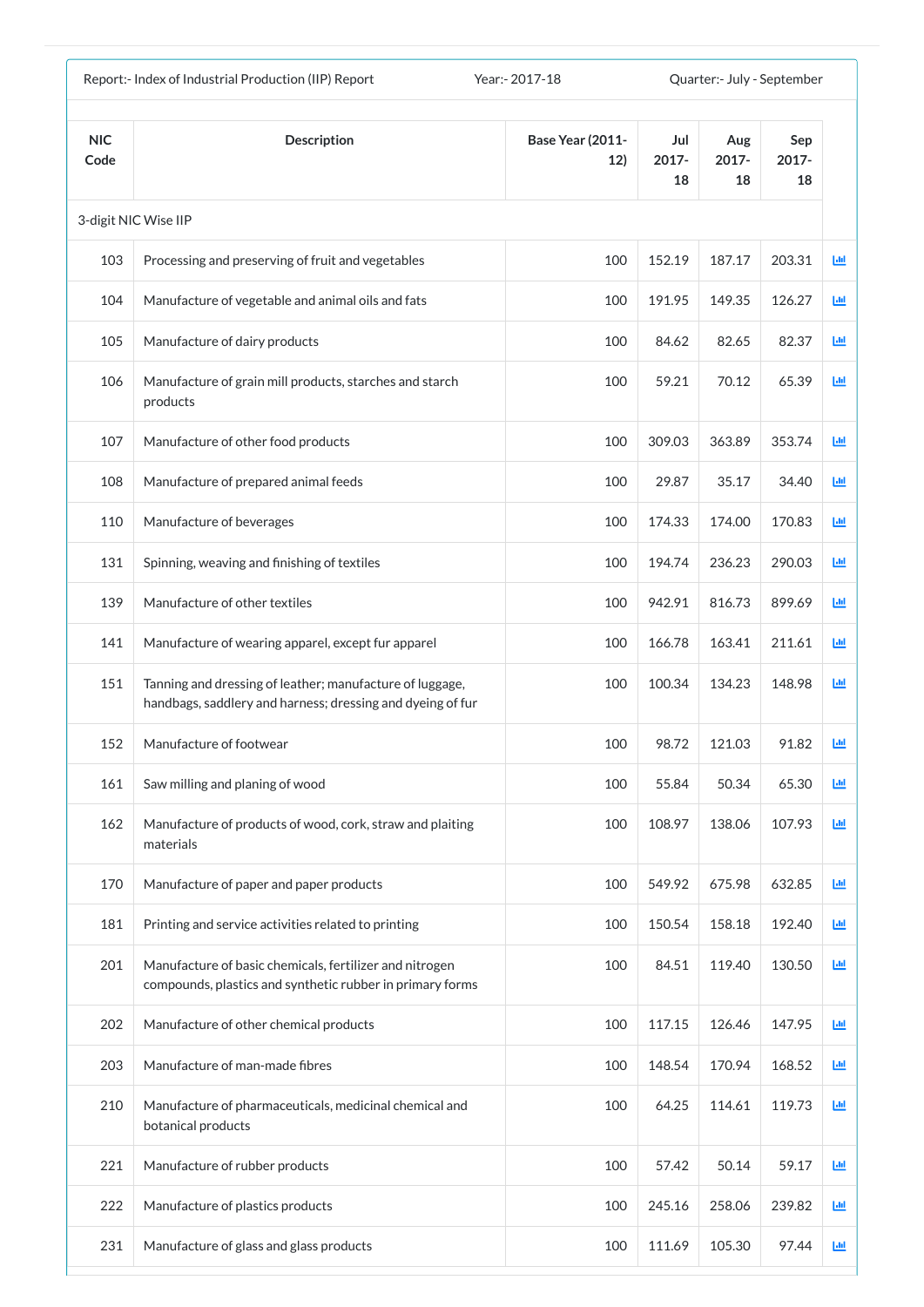| 239 | Manufacture of non-metallic mineral products n.e.c.                                                            | 100 | 105.13 | 89.88  | 54.28  | Ш |
|-----|----------------------------------------------------------------------------------------------------------------|-----|--------|--------|--------|---|
| 241 | Manufacture of basic iron and steel                                                                            | 100 | 169.58 | 187.69 | 214.64 | 画 |
| 242 | Manufacture of basic precious and other non-ferrous metals                                                     | 100 | 92.97  | 118.72 | 125.41 | 画 |
| 243 | Casting of metals                                                                                              | 100 | 114.75 | 117.78 | 119.57 | ш |
| 251 | Manufacture of structural metal products, tanks, reservoirs<br>and steam generators                            | 100 | 118.12 | 130.75 | 125.46 | 画 |
| 259 | Manufacture of other fabricated metal products;<br>metalworking service activities                             | 100 | 65.81  | 73.25  | 102.91 | 画 |
| 262 | Manufacture of computers and peripheral equipment                                                              | 100 | 11.27  | 26.30  | 31.85  | 画 |
| 264 | Manufacture of consumer electronics                                                                            | 100 | 79.51  | 188.38 | 162.69 | 画 |
| 265 | Manufacture of measuring, testing, navigating and control<br>equipment; watches and clocks                     | 100 | 47.69  | 49.08  | 182.32 | 画 |
| 267 | Manufacture of optical instruments and equipment                                                               | 100 | 20.59  | 48.67  | 52.42  | 画 |
| 271 | Manufacture of electric motors, generators, transformers and<br>electricity distribution and control apparatus | 100 | 194.64 | 150.89 | 168.98 | ш |
| 272 | Manufacture of batteries and accumulators                                                                      | 100 | 90.30  | 75.79  | 90.58  | ш |
| 273 | Manufacture of wiring and wiring devices                                                                       | 100 | 137.02 | 216.37 | 229.91 | 画 |
| 274 | Manufacture of electric lighting equipment                                                                     | 100 | 142.27 | 131.57 | 138.37 | 画 |
| 275 | Manufacture of domestic appliances                                                                             | 100 | 107.50 | 146.54 | 163.91 | 画 |
| 279 | Manufacture of other electrical equipment                                                                      | 100 | 217.81 | 221.87 | 304.40 | 画 |
| 281 | Manufacture of general purpose machinery                                                                       | 100 | 43.98  | 154.13 | 148.34 | 画 |
| 282 | Manufacture of special-purpose machinery                                                                       | 100 | 14.72  | 14.77  | 15.45  | 画 |
| 291 | Manufacture of motor vehicles                                                                                  | 100 | 79.00  | 86.08  | 102.91 | 画 |
| 292 | Manufacture of bodies (coachwork) for motor vehicles;<br>manufacture of trailers and semi-trailers             | 100 | 51.85  | 56.47  | 34.42  | 画 |
| 293 | Manufacture of parts and accessories for motor vehicles                                                        | 100 | 138.34 | 125.68 | 160.53 | 画 |
| 309 | Manufacture of transport equipment n.e.c.                                                                      | 100 | 91.82  | 119.99 | 122.38 | 画 |
| 310 | Manufacture of furniture                                                                                       | 100 | 4.11   | 66.01  | 68.05  | 画 |
| 321 | Manufacture of jewellery, bijouterie and related articles                                                      | 100 | 20.51  | 46.78  | 88.34  | 画 |
| 325 | Manufacture of medical and dental instruments and supplies                                                     | 100 | 147.23 | 137.24 | 149.28 | 画 |
| 329 | Other manufacturing n.e.c.                                                                                     | 100 | 98.08  | 101.70 | 98.60  | 画 |
|     | 2-digit NIC Wise IIP                                                                                           |     |        |        |        |   |
| 10  | Manufacture Of Food Products                                                                                   | 100 | 240.12 | 280.62 | 272.21 | 画 |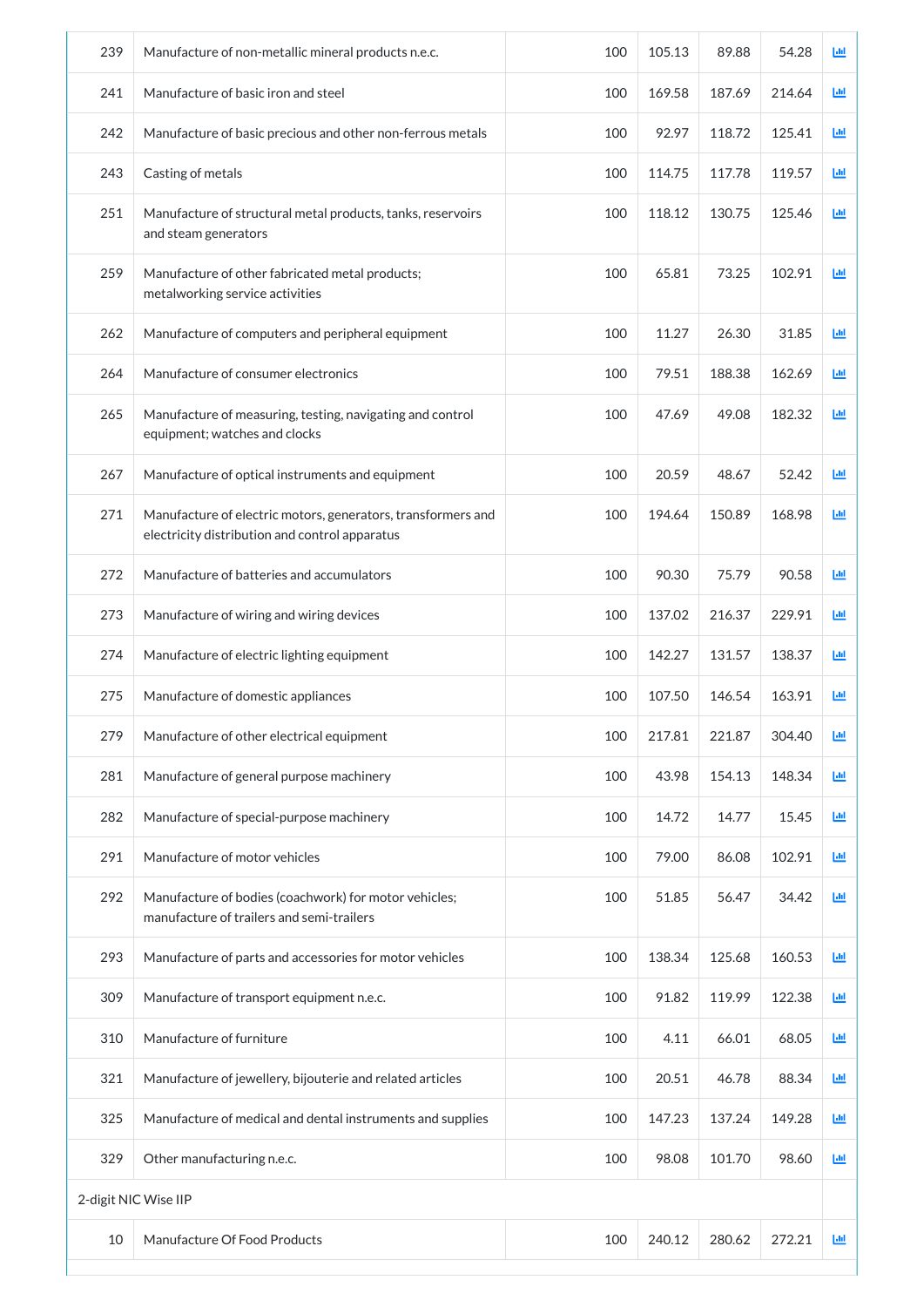| 11 | Manufacture Of Beverages                                                                                                                  | 100 | 174.33 | 174.00 | 170.83 | Ш                          |
|----|-------------------------------------------------------------------------------------------------------------------------------------------|-----|--------|--------|--------|----------------------------|
| 13 | Manufacture Of Textiles                                                                                                                   | 100 | 882.78 | 770.08 | 850.70 | Ш                          |
| 14 | Manufacture Of Wearing Apparel                                                                                                            | 100 | 166.78 | 163.41 | 211.61 | 画                          |
| 15 | Manufacture Of Leather And Related Products                                                                                               | 100 | 98.73  | 121.15 | 92.34  | 画                          |
| 16 | Manufacture Of Wood And Products Of Wood And Cork,<br>Except Furniture; Manufacture Of Articles Of Straw And<br><b>Plaiting Materials</b> | 100 | 108.91 | 137.97 | 107.89 | 画                          |
| 17 | Manufacture Of Paper And Paper Products                                                                                                   | 100 | 549.92 | 675.98 | 632.85 | 画                          |
| 18 | Printing And Reproduction Of Recorded Media (This Division<br><b>Excludes Publishing Activities</b>                                       | 100 | 150.54 | 158.18 | 192.40 | 画                          |
| 20 | Manufacture Of Chemicals And Chemical Products                                                                                            | 100 | 115.55 | 126.87 | 147.17 | 画                          |
| 21 | Manufacture Of Pharmaceuticals, Medicinal Chemical And<br><b>Botanical Products</b>                                                       | 100 | 64.25  | 114.61 | 119.73 | 画                          |
| 22 | Manufacture Of Rubber And Plastics Products                                                                                               | 100 | 208.65 | 217.63 | 204.69 | 画                          |
| 23 | Manufacture Of Other Non-Metallic Mineral Products                                                                                        | 100 | 109.41 | 99.93  | 82.41  | 画                          |
| 24 | Manufacture Of Basic Metals                                                                                                               | 100 | 99.37  | 122.36 | 129.63 | $\underline{\mathsf{Lul}}$ |
| 25 | Manufacture Of Fabricated Metal Products, Except<br><b>Machinery And Equipment</b>                                                        | 100 | 99.51  | 110.30 | 117.44 | 画                          |
| 26 | Manufacture Of Computer, Electronic And Optical Products.                                                                                 | 100 | 52.99  | 85.54  | 162.26 | 画                          |
| 27 | Manufacture Of Electrical Equipment                                                                                                       | 100 | 139.12 | 175.92 | 191.64 | 画                          |
| 28 | Manufacture Of Machinery And Equipment n.e.c.                                                                                             | 100 | 36.28  | 117.46 | 113.38 | 画                          |
| 29 | Manufacture Of Motor Vehicles, Trailers And Semi-Trailers                                                                                 | 100 | 106.95 | 104.56 | 129.40 | 画                          |
| 30 | Manufacture Of Other Transport Equipment                                                                                                  | 100 | 91.82  | 119.99 | 122.38 | 画                          |
| 31 | Manufacture Of Furniture                                                                                                                  | 100 | 4.11   | 66.01  | 68.05  | 画                          |
| 32 | <b>Other Manufacturing</b>                                                                                                                | 100 | 75.91  | 86.05  | 98.38  | 画                          |
|    | IIP of Manufacturing Sector Of State                                                                                                      |     |        |        |        |                            |
|    |                                                                                                                                           | 100 | 130.19 | 158.52 | 166.77 | 画                          |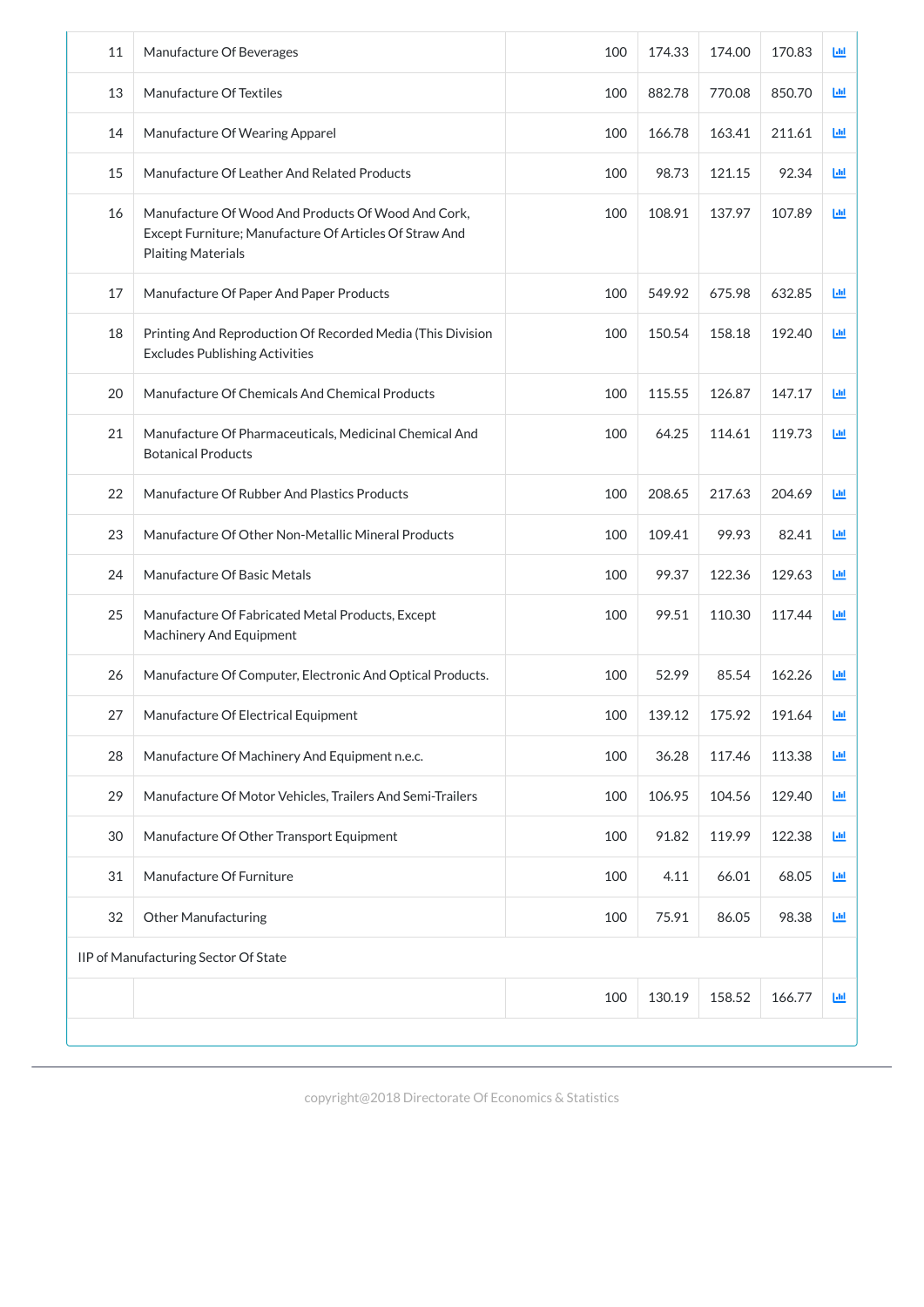|                    | Report:- Index of Industrial Production (IIP) Report                                                                   | Year:- 2017-18                 | Quarter:- October -<br>December |                           |                           |              |
|--------------------|------------------------------------------------------------------------------------------------------------------------|--------------------------------|---------------------------------|---------------------------|---------------------------|--------------|
| <b>NIC</b><br>Code | <b>Description</b>                                                                                                     | <b>Base Year (2011-</b><br>12) | Oct<br>2017-<br>18              | <b>Nov</b><br>2017-<br>18 | <b>Dec</b><br>2017-<br>18 |              |
|                    | 3-digit NIC Wise IIP                                                                                                   |                                |                                 |                           |                           |              |
| 103                | Processing and preserving of fruit and vegetables                                                                      | 100                            | 216.93                          | 123.70                    | 101.53                    | ĿЩ           |
| 104                | Manufacture of vegetable and animal oils and fats                                                                      | 100                            | 139.11                          | 109.79                    | 139.76                    | ĿЩ           |
| 105                | Manufacture of dairy products                                                                                          | 100                            | 76.64                           | 74.89                     | 68.53                     | <b>Lut</b>   |
| 106                | Manufacture of grain mill products, starches and starch<br>products                                                    | 100                            | 188.88                          | 274.04                    | 199.61                    | 画            |
| 107                | Manufacture of other food products                                                                                     | 100                            | 298.25                          | 363.01                    | 299.96                    | Ш            |
| 108                | Manufacture of prepared animal feeds                                                                                   | 100                            | 39.84                           | 34.35                     | 38.30                     | 画            |
| 110                | Manufacture of beverages                                                                                               | 100                            | 94.74                           | 98.47                     | 97.93                     | Ш            |
| 131                | Spinning, weaving and finishing of textiles                                                                            | 100                            | 211.13                          | 243.53                    | 227.98                    | LЩ           |
| 139                | Manufacture of other textiles                                                                                          | 100                            | 899.98                          | 922.81                    | 917.27                    | Ш            |
| 141                | Manufacture of wearing apparel, except fur apparel                                                                     | 100                            | 168.58                          | 195.76                    | 219.27                    | 画            |
| 151                | Tanning and dressing of leather; manufacture of luggage,<br>handbags, saddlery and harness; dressing and dyeing of fur | 100                            | 169.11                          | 229.06                    | 244.44                    | 画            |
| 152                | Manufacture of footwear                                                                                                | 100                            | 90.92                           | 97.41                     | 90.04                     | LЩ           |
| 161                | Saw milling and planing of wood                                                                                        | 100                            | 56.04                           | 65.97                     | 76.47                     | LЩ           |
| 162                | Manufacture of products of wood, cork, straw and plaiting<br>materials                                                 | 100                            | 101.82                          | 118.77                    | 137.77                    | ĿЩ           |
| 170                | Manufacture of paper and paper products                                                                                | 100                            | 490.42                          | 361.46                    | 547.95                    | 画            |
| 181                | Printing and service activities related to printing                                                                    | 100                            | 175.28                          | 181.83                    | 151.45                    | 画            |
| 201                | Manufacture of basic chemicals, fertilizer and nitrogen<br>compounds, plastics and synthetic rubber in primary forms   | 100                            | 126.28                          | 110.75                    | 123.06                    | 画            |
| 202                | Manufacture of other chemical products                                                                                 | 100                            | 104.16                          | 135.90                    | 145.49                    | $\mathbf{L}$ |
| 203                | Manufacture of man-made fibres                                                                                         | 100                            | 163.90                          | 159.84                    | 165.68                    | 画            |
| 210                | Manufacture of pharmaceuticals, medicinal chemical and<br>botanical products                                           | 100                            | 101.98                          | 123.85                    | 92.66                     | Щ            |
| 221                | Manufacture of rubber products                                                                                         | 100                            | 24.70                           | 43.51                     | 70.41                     | 画            |
| 222                | Manufacture of plastics products                                                                                       | 100                            | 213.25                          | 230.03                    | 220.08                    | $\mathbf{L}$ |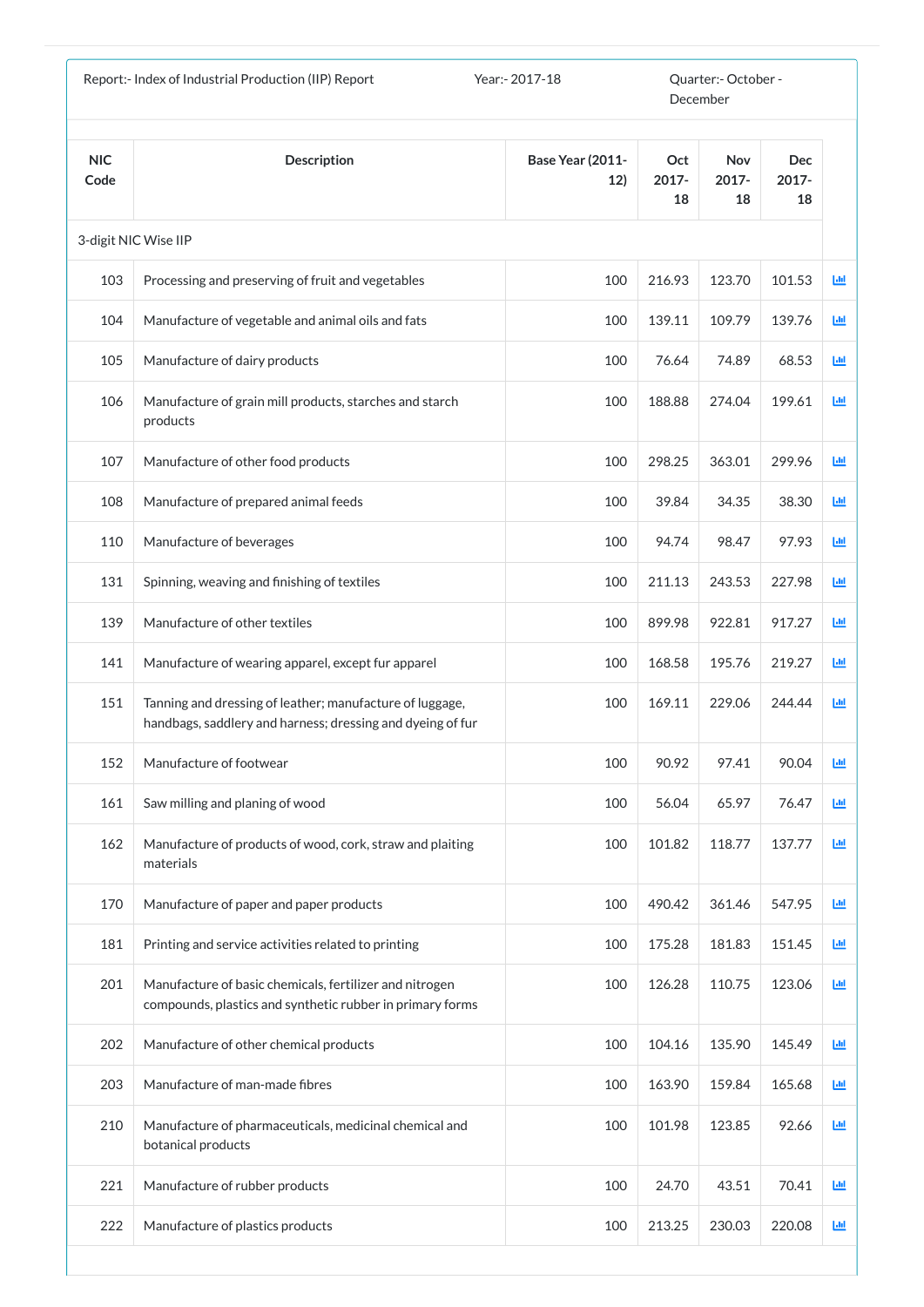| 231 | Manufacture of glass and glass products                                                                        | 100 | 98.58  | 101.99 | 109.19 | 画 |
|-----|----------------------------------------------------------------------------------------------------------------|-----|--------|--------|--------|---|
| 239 | Manufacture of non-metallic mineral products n.e.c.                                                            | 100 | 61.19  | 61.59  | 67.47  | ш |
| 241 | Manufacture of basic iron and steel                                                                            | 100 | 203.19 | 210.22 | 224.53 | ш |
| 242 | Manufacture of basic precious and other non-ferrous metals                                                     | 100 | 115.19 | 131.74 | 101.01 | 画 |
| 243 | Casting of metals                                                                                              | 100 | 97.98  | 106.68 | 131.23 | 画 |
| 251 | Manufacture of structural metal products, tanks, reservoirs<br>and steam generators                            | 100 | 117.63 | 158.16 | 133.83 | 画 |
| 259 | Manufacture of other fabricated metal products;<br>metalworking service activities                             | 100 | 64.25  | 91.59  | 103.42 | 画 |
| 262 | Manufacture of computers and peripheral equipment                                                              | 100 | 35.73  | 33.77  | 25.95  | 画 |
| 264 | Manufacture of consumer electronics                                                                            | 100 | 223.85 | 49.54  | 3.67   | 画 |
| 265 | Manufacture of measuring, testing, navigating and control<br>equipment; watches and clocks                     | 100 | 172.98 | 67.83  | 59.89  | 画 |
| 267 | Manufacture of optical instruments and equipment                                                               | 100 | 59.91  | 41.19  | 74.88  | Ш |
| 271 | Manufacture of electric motors, generators, transformers and<br>electricity distribution and control apparatus | 100 | 155.34 | 166.85 | 167.04 | 画 |
| 272 | Manufacture of batteries and accumulators                                                                      | 100 | 50.44  | 52.72  | 50.06  | 画 |
| 273 | Manufacture of wiring and wiring devices                                                                       | 100 | 194.53 | 293.48 | 298.50 | ш |
| 274 | Manufacture of electric lighting equipment                                                                     | 100 | 157.15 | 141.58 | 147.70 | 匝 |
| 275 | Manufacture of domestic appliances                                                                             | 100 | 148.86 | 198.91 | 241.44 | 画 |
| 279 | Manufacture of other electrical equipment                                                                      | 100 | 380.16 | 331.45 | 454.57 | 画 |
| 281 | Manufacture of general purpose machinery                                                                       | 100 | 142.74 | 227.60 | 292.44 | 画 |
| 282 | Manufacture of special-purpose machinery                                                                       | 100 | 15.40  | 15.60  | 16.73  | 画 |
| 291 | Manufacture of motor vehicles                                                                                  | 100 | 91.32  | 78.99  | 98.50  | 画 |
| 292 | Manufacture of bodies (coachwork) for motor vehicles;<br>manufacture of trailers and semi-trailers             | 100 | 55.45  | 38.12  | 55.05  | 画 |
| 293 | Manufacture of parts and accessories for motor vehicles                                                        | 100 | 145.75 | 146.08 | 151.51 | 画 |
| 309 | Manufacture of transport equipment n.e.c.                                                                      | 100 | 113.89 | 107.25 | 70.77  | 画 |
| 310 | Manufacture of furniture                                                                                       | 100 | 59.10  | 100.28 | 110.21 | 画 |
| 321 | Manufacture of jewellery, bijouterie and related articles                                                      | 100 | 63.08  | 62.69  | 39.81  | 画 |
| 325 | Manufacture of medical and dental instruments and supplies                                                     | 100 | 134.89 | 177.99 | 136.51 | 画 |
| 329 | Other manufacturing n.e.c.                                                                                     | 100 | 79.69  | 123.50 | 115.08 | 画 |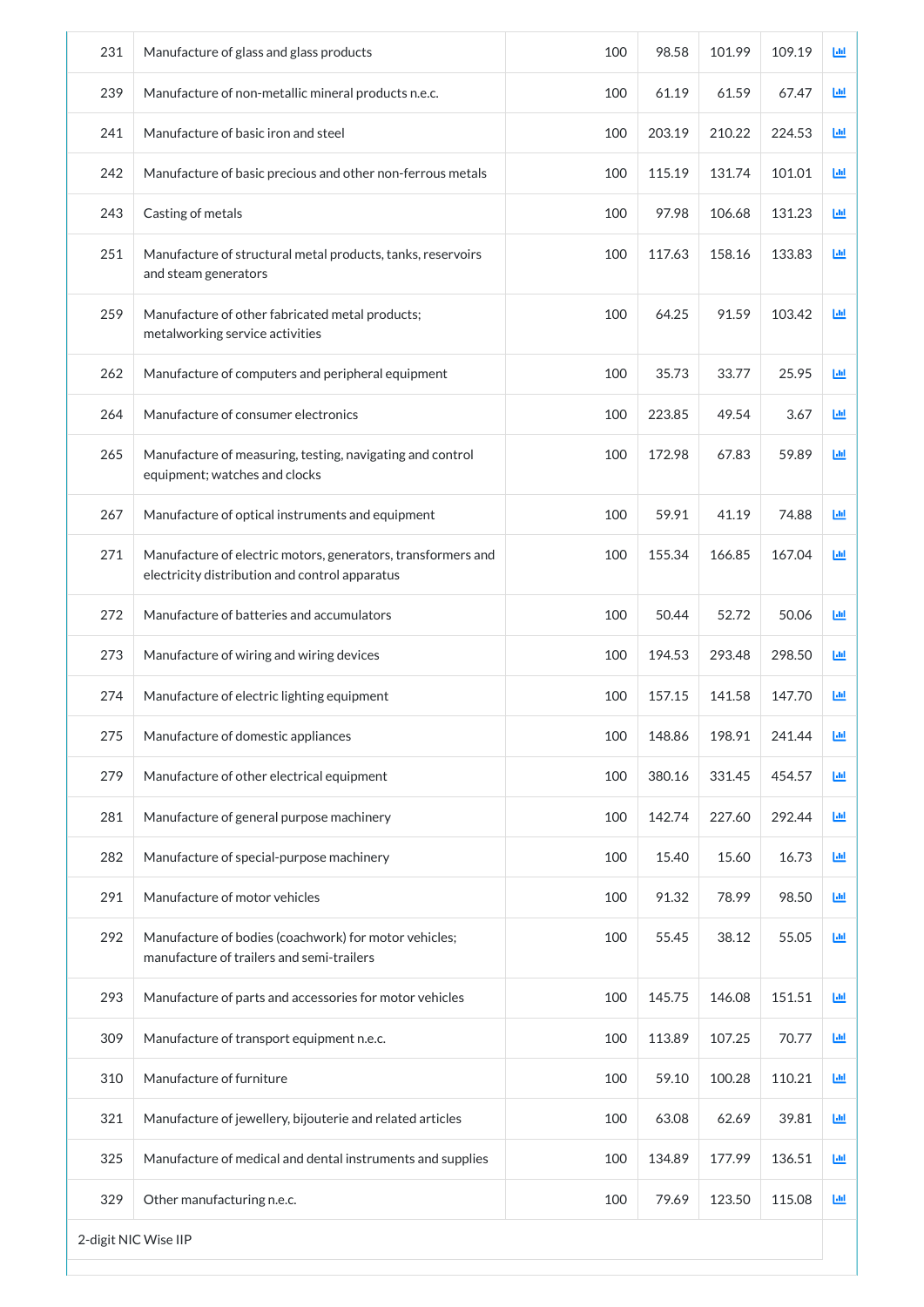| 10 | Manufacture Of Food Products                                                                                                              | 100 | 261.93 | 322.65 | 262.24 | Ш |
|----|-------------------------------------------------------------------------------------------------------------------------------------------|-----|--------|--------|--------|---|
| 11 | Manufacture Of Beverages                                                                                                                  | 100 | 94.74  | 98.47  | 97.93  | 画 |
| 13 | Manufacture Of Textiles                                                                                                                   | 100 | 844.62 | 868.22 | 861.88 | 画 |
| 14 | Manufacture Of Wearing Apparel                                                                                                            | 100 | 168.58 | 195.76 | 219.27 | ш |
| 15 | Manufacture Of Leather And Related Products                                                                                               | 100 | 91.64  | 98.60  | 91.44  | 匝 |
| 16 | Manufacture Of Wood And Products Of Wood And Cork,<br>Except Furniture; Manufacture Of Articles Of Straw And<br><b>Plaiting Materials</b> | 100 | 101.77 | 118.71 | 137.70 | 画 |
| 17 | Manufacture Of Paper And Paper Products                                                                                                   | 100 | 490.42 | 361.46 | 547.95 | 画 |
| 18 | Printing And Reproduction Of Recorded Media (This Division<br><b>Excludes Publishing Activities</b>                                       | 100 | 175.28 | 181.83 | 151.45 | 画 |
| 20 | Manufacture Of Chemicals And Chemical Products                                                                                            | 100 | 106.85 | 134.67 | 144.37 | 画 |
| 21 | Manufacture Of Pharmaceuticals, Medicinal Chemical And<br><b>Botanical Products</b>                                                       | 100 | 101.98 | 123.85 | 92.66  | 画 |
| 22 | Manufacture Of Rubber And Plastics Products                                                                                               | 100 | 176.59 | 193.77 | 190.98 | 画 |
| 23 | Manufacture Of Other Non-Metallic Mineral Products                                                                                        | 100 | 85.56  | 87.93  | 94.67  | ш |
| 24 | Manufacture Of Basic Metals                                                                                                               | 100 | 118.17 | 133.39 | 110.82 | ш |
| 25 | Manufacture Of Fabricated Metal Products, Except<br><b>Machinery And Equipment</b>                                                        | 100 | 98.64  | 134.48 | 123.02 | 画 |
| 26 | Manufacture Of Computer, Electronic And Optical Products.                                                                                 | 100 | 173.77 | 59.45  | 41.10  | 画 |
| 27 | Manufacture Of Electrical Equipment                                                                                                       | 100 | 175.58 | 226.24 | 240.28 | 画 |
| 28 | Manufacture Of Machinery And Equipment n.e.c.                                                                                             | 100 | 109.24 | 171.82 | 219.89 | 画 |
| 29 | Manufacture Of Motor Vehicles, Trailers And Semi-Trailers                                                                                 | 100 | 116.79 | 110.43 | 123.17 | 画 |
| 30 | Manufacture Of Other Transport Equipment                                                                                                  | 100 | 113.89 | 107.25 | 70.77  | 画 |
| 31 | Manufacture Of Furniture                                                                                                                  | 100 | 59.10  | 100.28 | 110.21 | 画 |
| 32 | <b>Other Manufacturing</b>                                                                                                                | 100 | 77.68  | 107.10 | 91.96  | 画 |

| IIP of Manufacturing Sector Of State |     |        |        |        |            |  |  |
|--------------------------------------|-----|--------|--------|--------|------------|--|--|
|                                      | 100 | 148.00 | 159.58 | 156.86 | <b>Jul</b> |  |  |
|                                      |     |        |        |        |            |  |  |
|                                      |     |        |        |        |            |  |  |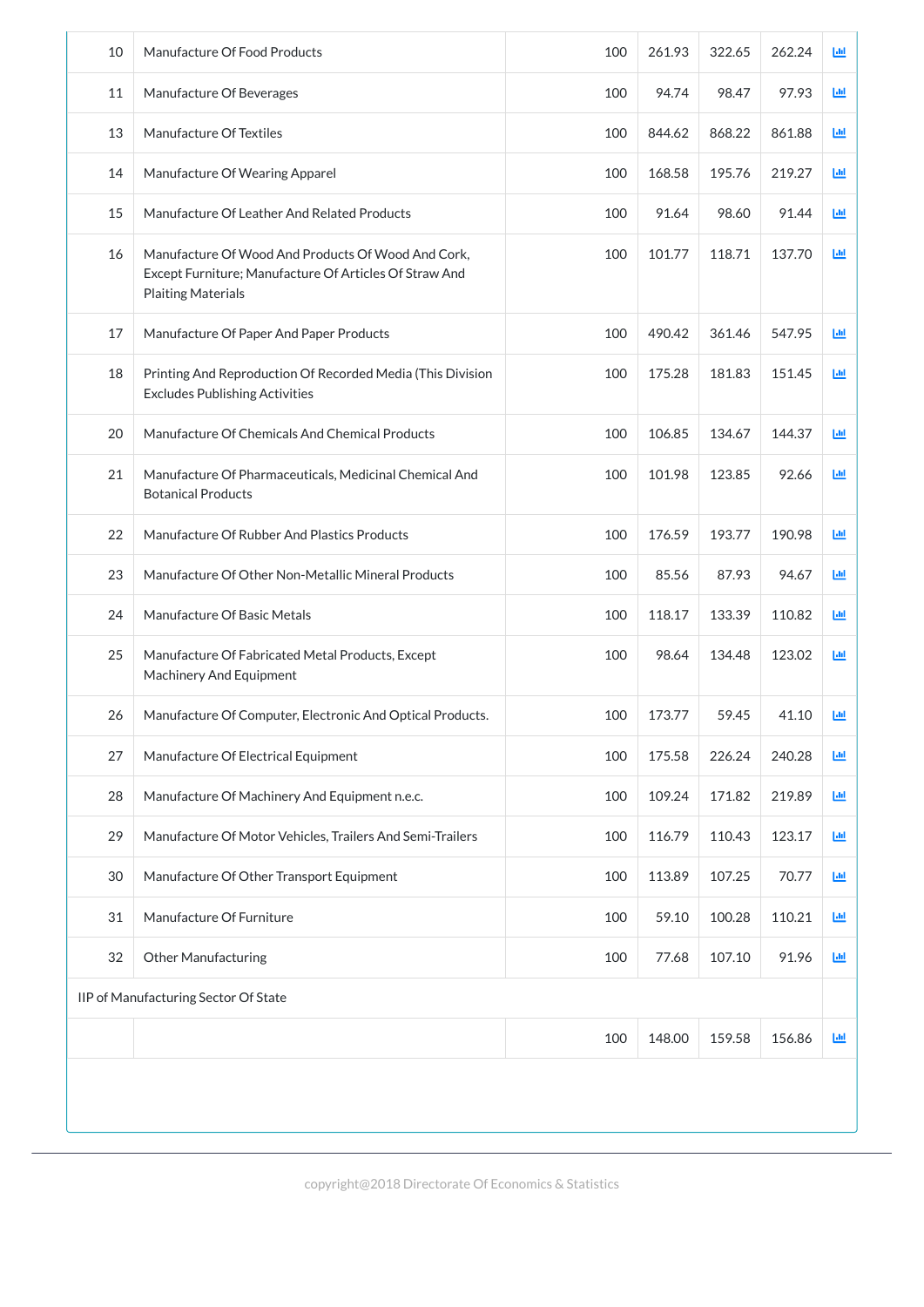| Report:- Index of Industrial Production (IIP) Report<br>Year: - 2017-18<br>Quarter: January - March |                                                                                                                        |                                |                       |                       |                    |            |
|-----------------------------------------------------------------------------------------------------|------------------------------------------------------------------------------------------------------------------------|--------------------------------|-----------------------|-----------------------|--------------------|------------|
| <b>NIC</b><br>Code                                                                                  | <b>Description</b>                                                                                                     | <b>Base Year (2011-</b><br>12) | Jan<br>$2017 -$<br>18 | Feb<br>$2017 -$<br>18 | Mar<br>2017-<br>18 |            |
|                                                                                                     | 3-digit NIC Wise IIP                                                                                                   |                                |                       |                       |                    |            |
| 103                                                                                                 | Processing and preserving of fruit and vegetables                                                                      | 100                            | 95.76                 | 136.46                | 177.71             | <u>lad</u> |
| 104                                                                                                 | Manufacture of vegetable and animal oils and fats                                                                      | 100                            | 117.91                | 136.48                | 168.66             | 画          |
| 105                                                                                                 | Manufacture of dairy products                                                                                          | 100                            | 62.70                 | 65.45                 | 75.96              | 画          |
| 106                                                                                                 | Manufacture of grain mill products, starches and starch<br>products                                                    | 100                            | 203.41                | 168.89                | 140.26             | 國          |
| 107                                                                                                 | Manufacture of other food products                                                                                     | 100                            | 317.22                | 329.07                | 320.34             | 画          |
| 108                                                                                                 | Manufacture of prepared animal feeds                                                                                   | 100                            | 30.87                 | 30.24                 | 30.35              | 匝          |
| 110                                                                                                 | Manufacture of beverages                                                                                               | 100                            | 97.36                 | 96.70                 | 101.87             | 匝          |
| 131                                                                                                 | Spinning, weaving and finishing of textiles                                                                            | 100                            | 263.71                | 234.39                | 229.85             | Ш          |
| 139                                                                                                 | Manufacture of other textiles                                                                                          | 100                            | 905.62                | 900.35                | 901.69             | ш          |
| 141                                                                                                 | Manufacture of wearing apparel, except fur apparel                                                                     | 100                            | 212.03                | 193.94                | 194.33             | ш          |
| 151                                                                                                 | Tanning and dressing of leather; manufacture of luggage,<br>handbags, saddlery and harness; dressing and dyeing of fur | 100                            | 280.98                | 183.12                | 177.33             | ш          |
| 152                                                                                                 | Manufacture of footwear                                                                                                | 100                            | 103.21                | 88.24                 | 90.05              | 画          |
| 161                                                                                                 | Saw milling and planing of wood                                                                                        | 100                            | 62.27                 | 58.74                 | 87.83              | 画          |
| 162                                                                                                 | Manufacture of products of wood, cork, straw and plaiting<br>materials                                                 | 100                            | 97.46                 | 104.00                | 115.82             | 画          |
| 170                                                                                                 | Manufacture of paper and paper products                                                                                | 100                            | 537.46                | 574.48                | 480.48             | 國          |
| 181                                                                                                 | Printing and service activities related to printing                                                                    | 100                            | 173.85                | 187.10                | 213.02             | 画          |
| 201                                                                                                 | Manufacture of basic chemicals, fertilizer and nitrogen<br>compounds, plastics and synthetic rubber in primary forms   | 100                            | 130.21                | 125.04                | 139.56             | 画          |
| 202                                                                                                 | Manufacture of other chemical products                                                                                 | 100                            | 121.60                | 124.97                | 132.39             | 画          |
| 203                                                                                                 | Manufacture of man-made fibres                                                                                         | 100                            | 162.74                | 150.67                | 163.02             | Ш          |
| 210                                                                                                 | Manufacture of pharmaceuticals, medicinal chemical and<br>botanical products                                           | 100                            | 88.06                 | 109.31                | 117.05             | 画          |
| 221                                                                                                 | Manufacture of rubber products                                                                                         | 100                            | 73.01                 | 71.10                 | 66.16              | 画          |
| 222                                                                                                 | Manufacture of plastics products                                                                                       | 100                            | 252.33                | 217.26                | 289.82             | ш          |
| 231                                                                                                 | Manufacture of glass and glass products                                                                                | 100                            | 107.91                | 124.79                | 152.34             | Ш          |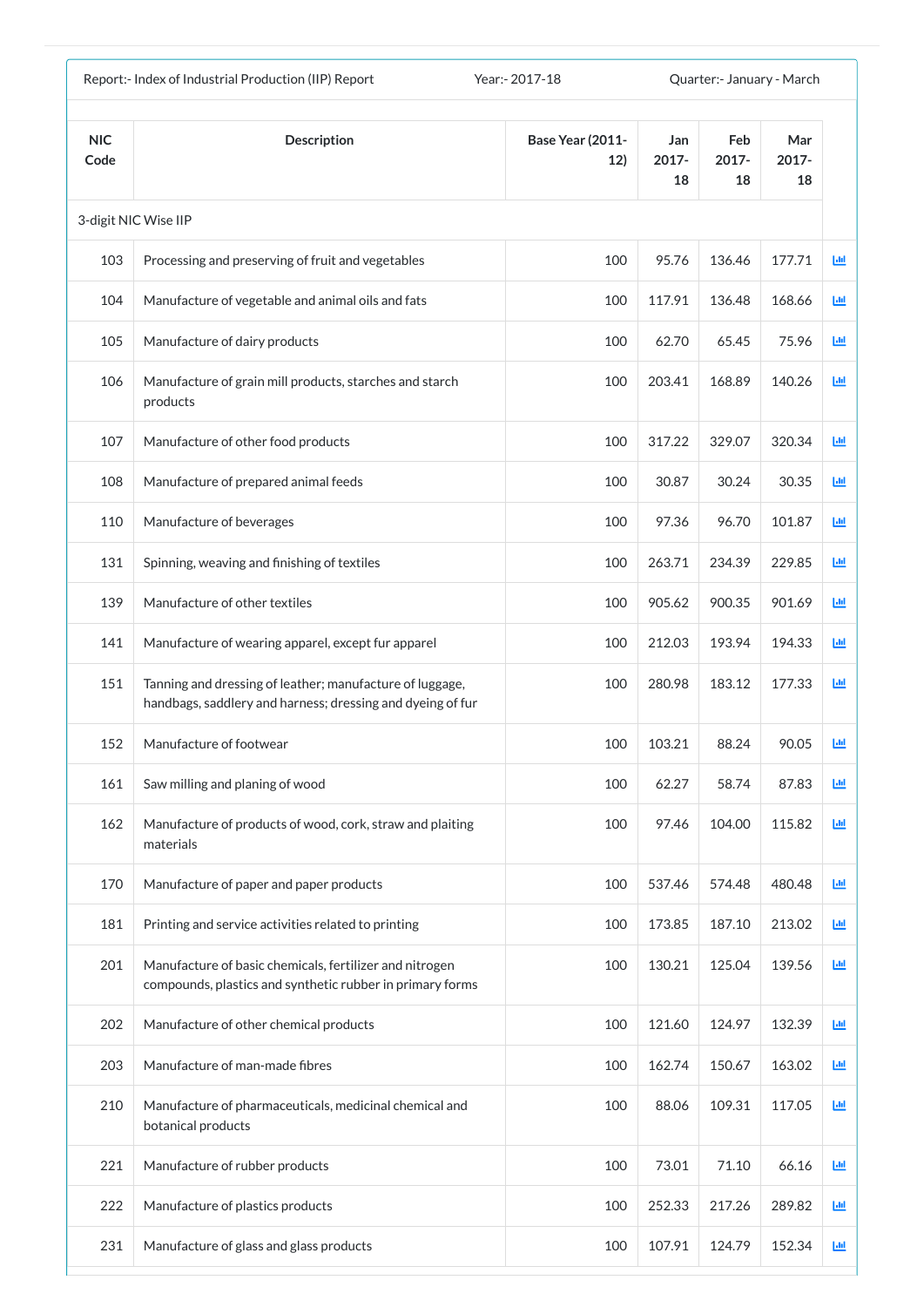| 239                  | Manufacture of non-metallic mineral products n.e.c.                                                            | 100 | 68.71  | 64.21  | 70.74  | 画 |
|----------------------|----------------------------------------------------------------------------------------------------------------|-----|--------|--------|--------|---|
| 241                  | Manufacture of basic iron and steel                                                                            | 100 | 232.14 | 225.04 | 244.84 | 画 |
| 242                  | Manufacture of basic precious and other non-ferrous metals                                                     | 100 | 119.72 | 122.28 | 138.40 | 画 |
| 243                  | Casting of metals                                                                                              | 100 | 123.37 | 138.83 | 176.81 | 画 |
| 251                  | Manufacture of structural metal products, tanks, reservoirs<br>and steam generators                            | 100 | 127.22 | 115.41 | 137.95 | 画 |
| 259                  | Manufacture of other fabricated metal products;<br>metalworking service activities                             | 100 | 73.06  | 86.35  | 99.09  | 画 |
| 262                  | Manufacture of computers and peripheral equipment                                                              | 100 | 17.37  | 25.66  | 18.83  | 画 |
| 264                  | Manufacture of consumer electronics                                                                            | 100 | 1.53   | 237.61 | 206.12 | 画 |
| 265                  | Manufacture of measuring, testing, navigating and control<br>equipment; watches and clocks                     | 100 | 181.64 | 159.27 | 147.83 | 画 |
| 267                  | Manufacture of optical instruments and equipment                                                               | 100 | 50.55  | 22.46  | 29.95  | 画 |
| 271                  | Manufacture of electric motors, generators, transformers and<br>electricity distribution and control apparatus | 100 | 178.78 | 166.95 | 174.02 | ш |
| 272                  | Manufacture of batteries and accumulators                                                                      | 100 | 53.09  | 55.75  | 54.21  | 画 |
| 273                  | Manufacture of wiring and wiring devices                                                                       | 100 | 275.16 | 283.65 | 328.38 | 画 |
| 274                  | Manufacture of electric lighting equipment                                                                     | 100 | 147.38 | 131.68 | 70.77  | 画 |
| 275                  | Manufacture of domestic appliances                                                                             | 100 | 260.71 | 259.61 | 284.47 | ш |
| 279                  | Manufacture of other electrical equipment                                                                      | 100 | 501.92 | 473.51 | 579.03 | 画 |
| 281                  | Manufacture of general purpose machinery                                                                       | 100 | 299.61 | 390.33 | 587.35 | 画 |
| 282                  | Manufacture of special-purpose machinery                                                                       | 100 | 16.93  | 20.05  | 19.46  | 画 |
| 291                  | Manufacture of motor vehicles                                                                                  | 100 | 88.42  | 86.55  | 68.01  | 画 |
| 292                  | Manufacture of bodies (coachwork) for motor vehicles;<br>manufacture of trailers and semi-trailers             | 100 | 56.67  | 62.40  | 68.58  | 画 |
| 293                  | Manufacture of parts and accessories for motor vehicles                                                        | 100 | 154.74 | 153.57 | 187.02 | 画 |
| 309                  | Manufacture of transport equipment n.e.c.                                                                      | 100 | 107.42 | 110.35 | 114.64 | 画 |
| 310                  | Manufacture of furniture                                                                                       | 100 | 120.03 | 91.27  | 96.83  | 画 |
| 321                  | Manufacture of jewellery, bijouterie and related articles                                                      | 100 | 0.00   | 200.13 | 176.51 | 画 |
| 325                  | Manufacture of medical and dental instruments and supplies                                                     | 100 | 132.38 | 127.42 | 143.05 | 画 |
| 329                  | Other manufacturing n.e.c.                                                                                     | 100 | 103.18 | 119.28 | 108.72 | 画 |
| 2-digit NIC Wise IIP |                                                                                                                |     |        |        |        |   |
| 10                   | Manufacture Of Food Products                                                                                   | 100 | 274.19 | 276.45 | 266.14 | 画 |